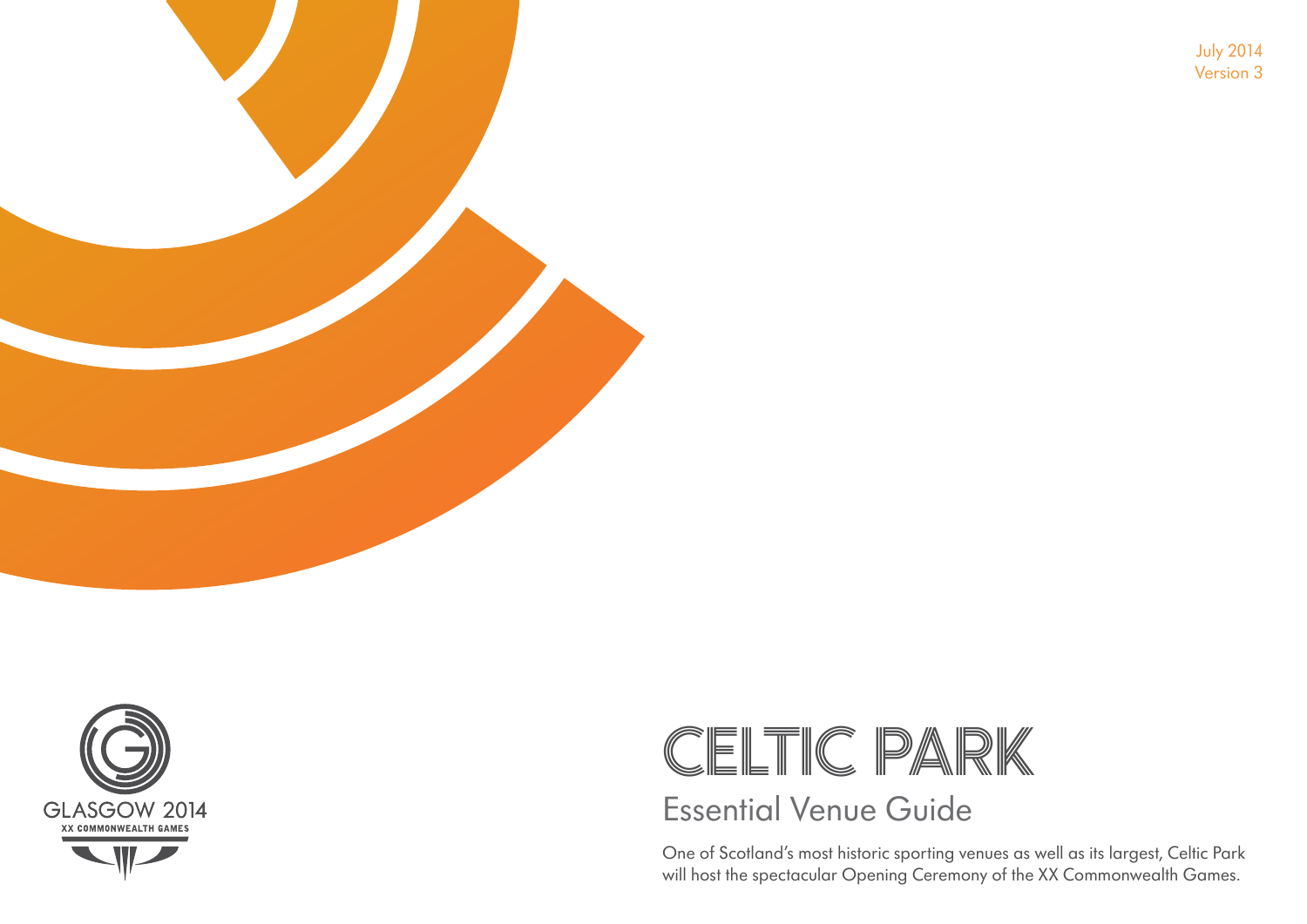## At Celtic Park

For everyone's safety and enjoyment of the event, all spectators will pass through an airport style screening process for prohibited and restricted items before being allowed into venues.

#### **Facilities**

- Spectator Information Point, including induction hearing loop and Lost & Found service for people and property.
- Wheelchair loan and wheelchair pushing service.
- Pushchair and wheelchair storage.
- Accessible toilets, Changing Places toilet, and baby changing.
- Assistance dog spending & water area.
- First Aid.
- Ticket office.
- Merchandise, food and drink kiosks and free water filling stations.
- There will be no cloakroom facility. However, come prepared for sunshine or showers at the external Spectator Plaza.
- Cash only payments will be accepted at food kiosks (NB no ATM/cashback facility available). Merchandise kiosks accept cash, VISA and MasterCard.

#### Advice

- Plan your journey now. Make sure you know how to reach the venue and allow plenty of time for travel, queuing systems at transport hubs and security checks.
- Entry gates will open at 17.30. Arrive in plenty of time to allow for security and ticket checks, and please ensure that you're seated by 20.00.
- Do not drive to the venue. Except limited pre-bookable facilities for Blue Badge holders, there will be no parking or setdown/pick-up points for private cars at or near the venue.
- Entrance and exit will be different from usual. There will be no access from London Road. East entry/exit will be via Springfield Road and West entry/exit via Clyde Gateway. Check your ticket for your entry gate.
- It is not possible to leave Celtic Park then re-enter – make sure you bring everything you need (e.g. medication).
- Public transport is expected to be particularly busy after each session so walking or cycling may be your easiest way of returning to the city centre.

#### **Regulations**

- Bringing a bag may slow down your entry. -Each spectator is permitted one small bag no larger than 25 litres (equivalent to 30 x 20 x 20 cm/12" x 8" x 8"). It must be soft sided and fit under your seat.
- Spectators with a wheelchair ticket can bring a wheelchair into the seating area. All other ticketholders with wheelchairs, prams or pushchairs must use the storage facility. Just ask a member of staff for assistance.
- Each person entering Celtic Park, regardless of age, requires a ticket. Children under the age of 16 must be accompanied by an adult and may not enter the venue alone.
- Smoking, including electronic cigarettes, is not permitted within any Games venue. This includes any open air space within the venue perimeter. Smoking is discouraged immediately outside venues.

#### Important information

- Alcohol can be purchased from the food & drink kiosks, but may not be brought into the venue from outside.
- All containers of liquids, aerosols or gels – except sunscreen (200ml) and nonalcoholic drinks (500ml) – must be 100ml or under in volume.
- You can bring a plastic water bottle of 500ml or under.
- The following items will not be permitted inside Celtic Park: cans; glass; horns, vuvuzelas or similar items; flags of non-participating causes, affiliations or organisations; all photographic equipment over 30cm in length, including tripods and monopods; golf style umbrellas, large bags, coolbags and picnic hampers.
- The following items are prohibited and illegal under Scottish Law: knives; firearms; ammunition; explosives; toxic or irritant chemicals; CS spray; illegal drugs and similar substances.
- For full details and guidelines, visit: glasgow2014.com/tickets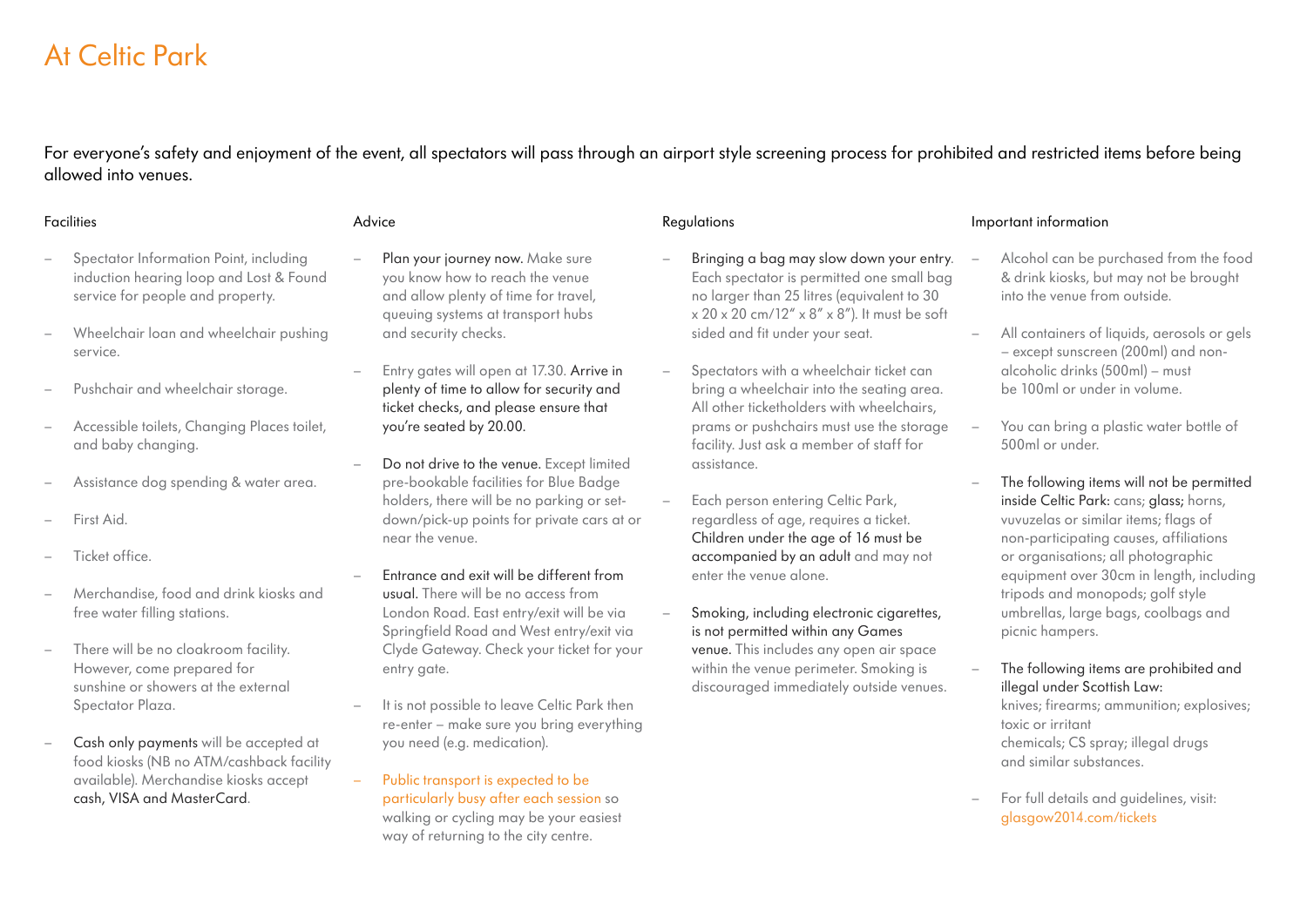#### Travelling to and from Celtic Park

Approximately 2.2 miles (42 minutes' walk) from George Square (Glasgow city centre)

Glasgow 2014 is a public transport Games. Where possible, cycle or walk. Plan your Games Time journeys using the Traveline Scotland Journey Planning App: travelinescotland.com

On the day for which it is valid, your event ticket includes access to local public transport services (trains, buses and Subway). To access these services, simply show your event ticket on request. Further details are available at glasgow2014.com/transport/public-transport

For the latest transport news, visit glasgow2014.com/transport or follow us on twitter @GamesTravel2014

- Limited parking for wheelchair users/Blue Badge holders is located near the venue and includes Accessible Shuttle transport to the venue entry. It's free and must be pre-booked on a first-come, first-served basis at glasgow2014.com/accessibility
- An Accessible Shuttle service for those with restricted mobility is available from Dalmarnock Station, as detailed on the following page, and must also be pre-booked at glasgow2014.com/accessibility
- Accessible taxis can drop off and pick up on Bartholomew Street by Dalmarnock Station, where passengers can board the Acccessible Shuttle to venue.
- For all accessibility enquiries go to glasgow2014.com/accessibility

See next page for recommended transport options.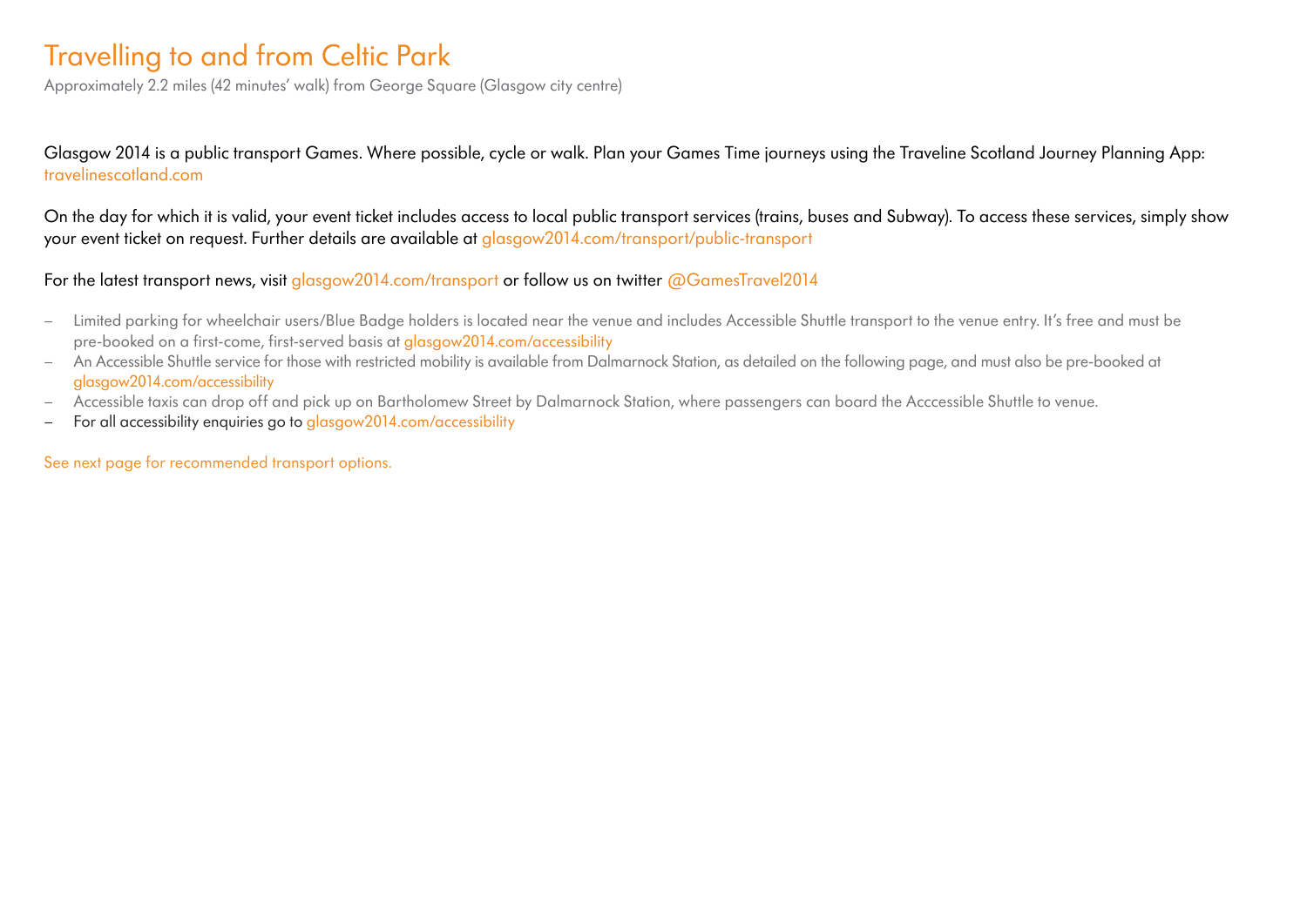## Travelling to and from Celtic Park

parking area.

Approximately 2.2 miles (42 minutes' walk) from George Square (Glasgow city centre)

|                          | <b>Walking and Cycling</b><br>Recommended option                                                                                                      | Rail                                                                                               | <b>Local Public Bus</b>                                                            | <b>Dedicated Shuttle Bus</b>                                                      | <b>Accessible Shuttle Bus</b>                                                                                                                               | Park & Ride                                                                                                                          |
|--------------------------|-------------------------------------------------------------------------------------------------------------------------------------------------------|----------------------------------------------------------------------------------------------------|------------------------------------------------------------------------------------|-----------------------------------------------------------------------------------|-------------------------------------------------------------------------------------------------------------------------------------------------------------|--------------------------------------------------------------------------------------------------------------------------------------|
| Depart<br>City<br>Centre | George Square<br>(2.2 miles from venue).                                                                                                              | Queen Street Station Low Level<br>(for Bellgrove Station).                                         | Argyle Street after<br>Mitchell Street (2, 60,<br>60A, 61, 240 and 255).           | <b>Buchanan Bus Station.</b>                                                      | Dalmarnock Station (accessible).<br>Accessible parking area.                                                                                                | Go to glasgow2014.com/<br>transport/parkandride<br>for latest information.                                                           |
|                          |                                                                                                                                                       | <b>Glasgow Central Station Low</b><br>Level (for Dalmarnock Station).                              |                                                                                    |                                                                                   |                                                                                                                                                             |                                                                                                                                      |
| Arrive                   | Celtic Park, West Entry/Exit.<br>Celtic Park, East Entry/Exit.                                                                                        | Bellgrove Station,<br>20 minutes' walk to venue.                                                   | Gallowgate,<br>10 minutes' walk<br>to venue.                                       | Celtic Park (East and<br>West Entry/Exit stops),<br>5 minutes' walk to venue.     | Celtic Park,<br>1 minute's walk to venue entry.                                                                                                             |                                                                                                                                      |
|                          | Cycle parking available at south<br>end of Emirates Arena car park,<br>10 minutes' walk to West Entry/<br>15 minutes' walk to East Entry.             | Dalmarnock Station,<br>15 minutes' walk to venue.                                                  |                                                                                    |                                                                                   |                                                                                                                                                             |                                                                                                                                      |
| Return                   | Celtic Park, West Entry/Exit.<br>Celtic Park, East Entry/Exit.                                                                                        | Bellgrove Station,<br>20 minutes' walk from venue.                                                 | Gallowgate,<br>10 minutes' walk<br>from venue.                                     | Celtic Park on Gallowgate<br>(East and West Entry/Exit<br>stops), 5 minutes' walk | Celtic Park,<br>1 minute's walk from venue exit.                                                                                                            |                                                                                                                                      |
|                          |                                                                                                                                                       | Dalmarnock Station,<br>15 minutes' walk from venue.                                                |                                                                                    | from venue.                                                                       |                                                                                                                                                             |                                                                                                                                      |
| Note                     | Walking takes 42 minutes<br>from George Square. Cycling<br>(12 minutes to cycle parking)<br>may be your quickest way of<br>travelling to Celtic Park. | Queen Street Low Level,<br>Glasgow Central Low Level<br>and Dalmarnock stations<br>are accessible. | Many normal services<br>will be running, but<br>may be adjusted for<br>Games Time. | Shuttle service recommended<br>for East Entry tickets.                            | Accessible Shuttle places are<br>available to wheelchair/easy access<br>ticket holders on a first-come,<br>first-served basis, and must be<br>pre-booked at | Park & Ride places are<br>limited and must be pre-<br>booked on a first-come,<br>first-served basis at<br>glasgow2014.com/transport/ |
|                          | Routes pass close to the<br>Glasgow Green Festival hub.                                                                                               | Bellgrove Station is not<br>considered accessible to all.                                          | For further information<br>go to travelinescotland.com                             |                                                                                   | glasgow2014.com/accessibility                                                                                                                               | parkandride                                                                                                                          |
|                          | Bags and panniers may not<br>be left unattended in the cycle                                                                                          | Train travel recommended<br>for West Entry tickets.                                                |                                                                                    |                                                                                   |                                                                                                                                                             |                                                                                                                                      |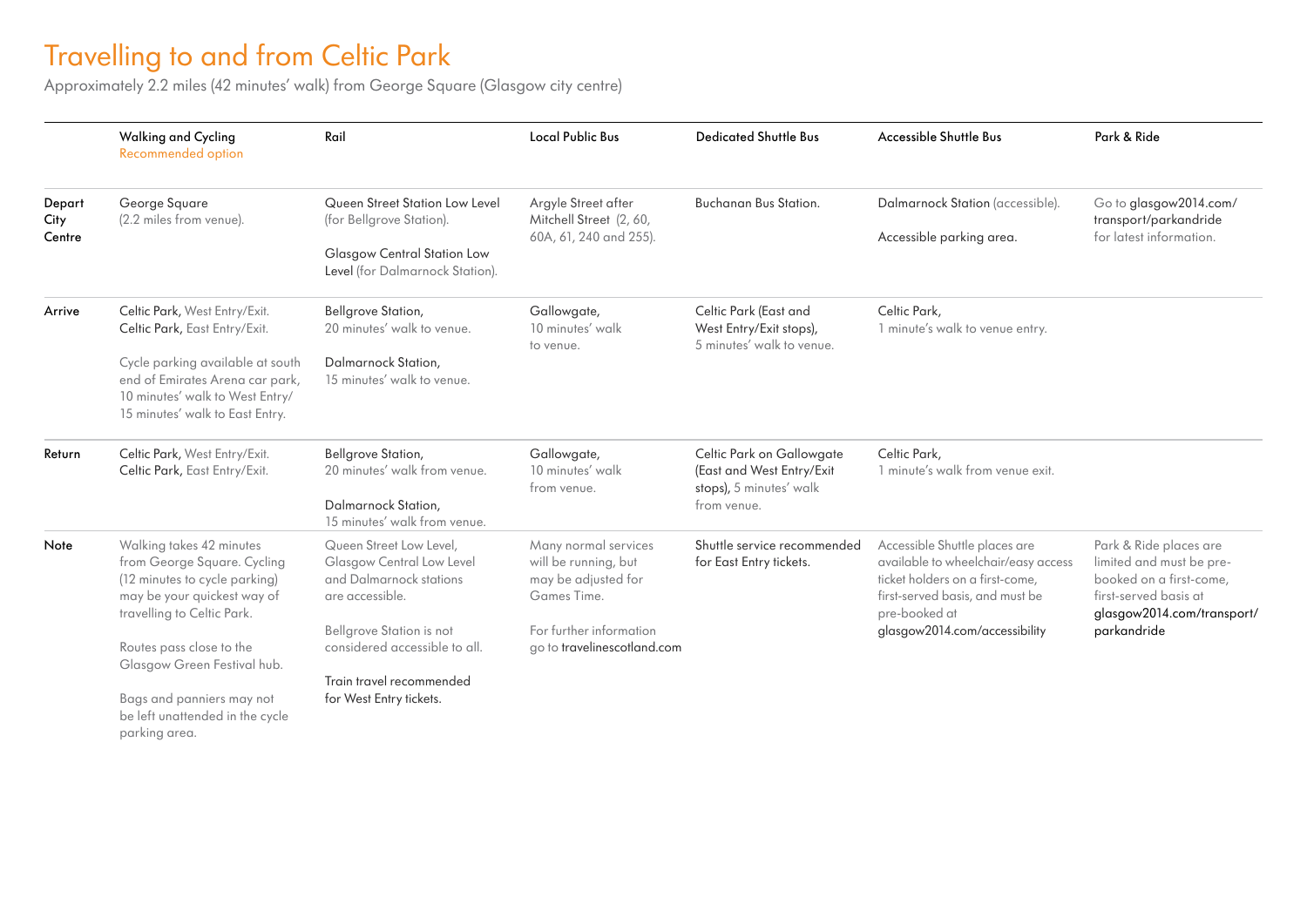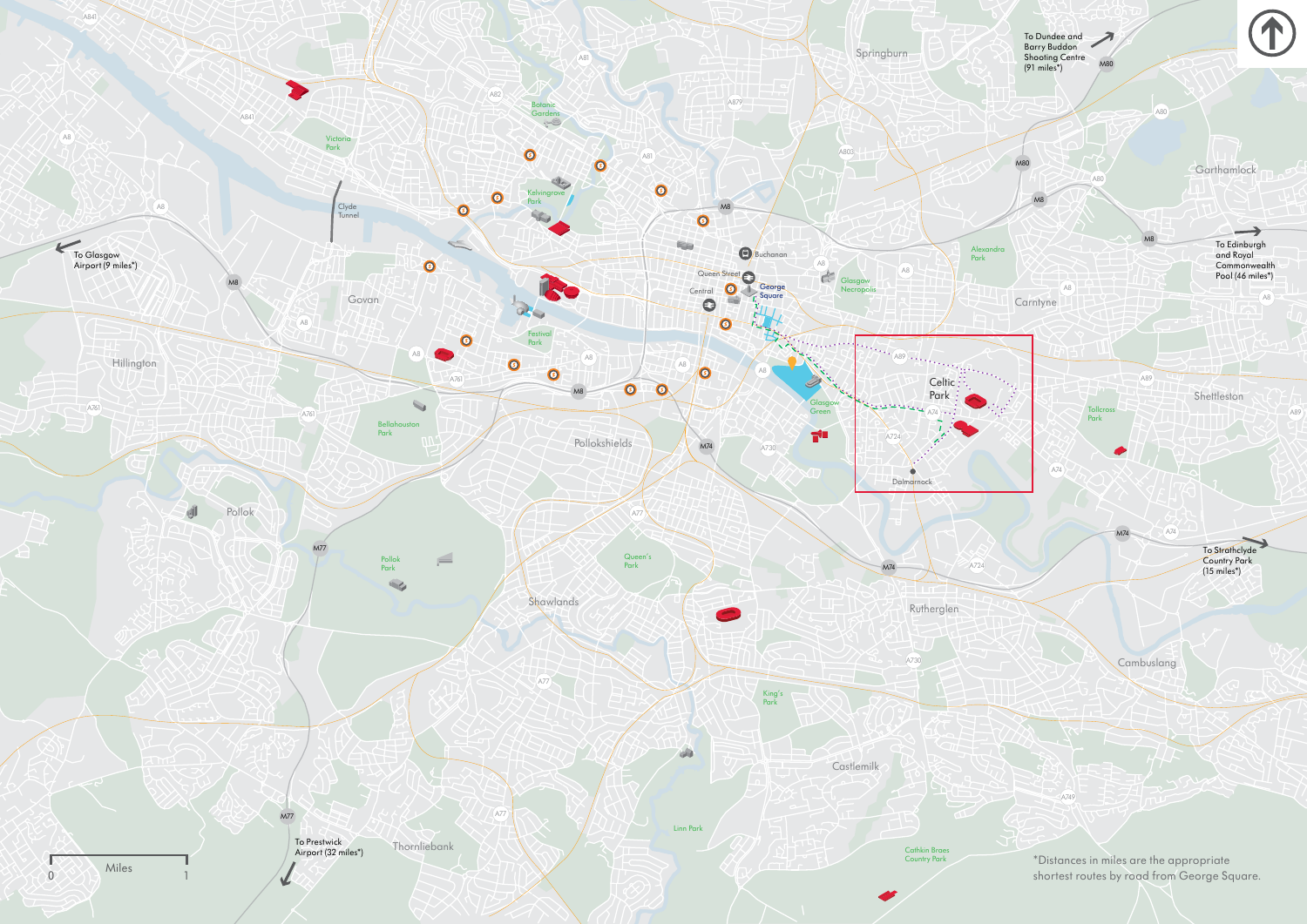

## Your journey from central **Glasgow**



© Crown Copyright and database right 2014. All rights reserved. OS Licence No. 100023379. You are not permitted to copy, sublicense,distribute or sell any of this data to third parties in any form. Maps are indicative only and are subject to change.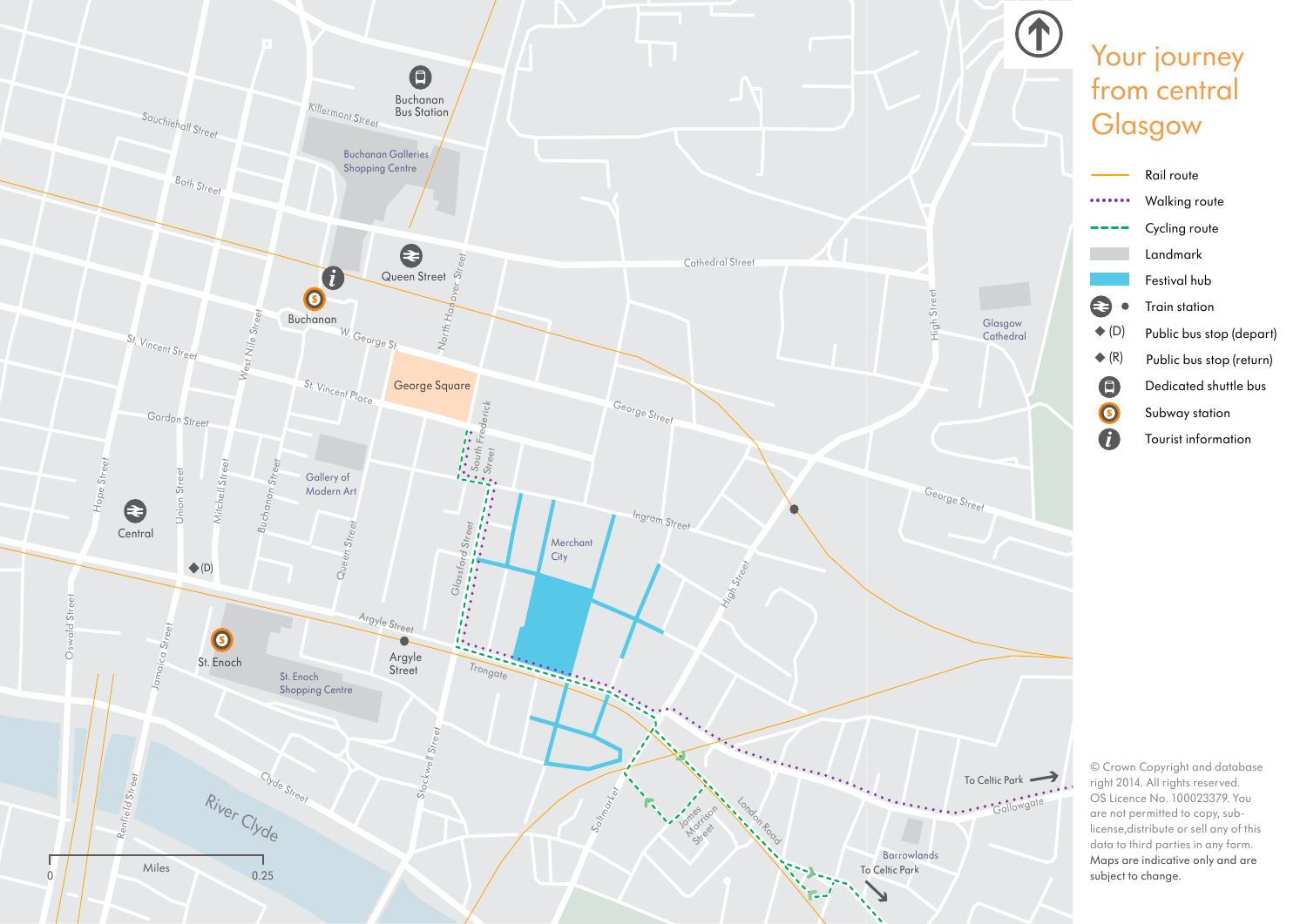

## Arriving at Celtic Park

Key



© Crown Copyright and database right 2014. All rights reserved. OS Licence No. 100023379. You are not permitted to copy, sublicense,distribute or sell any of this data to third parties in any form. Maps are indicative only and are subject to change.